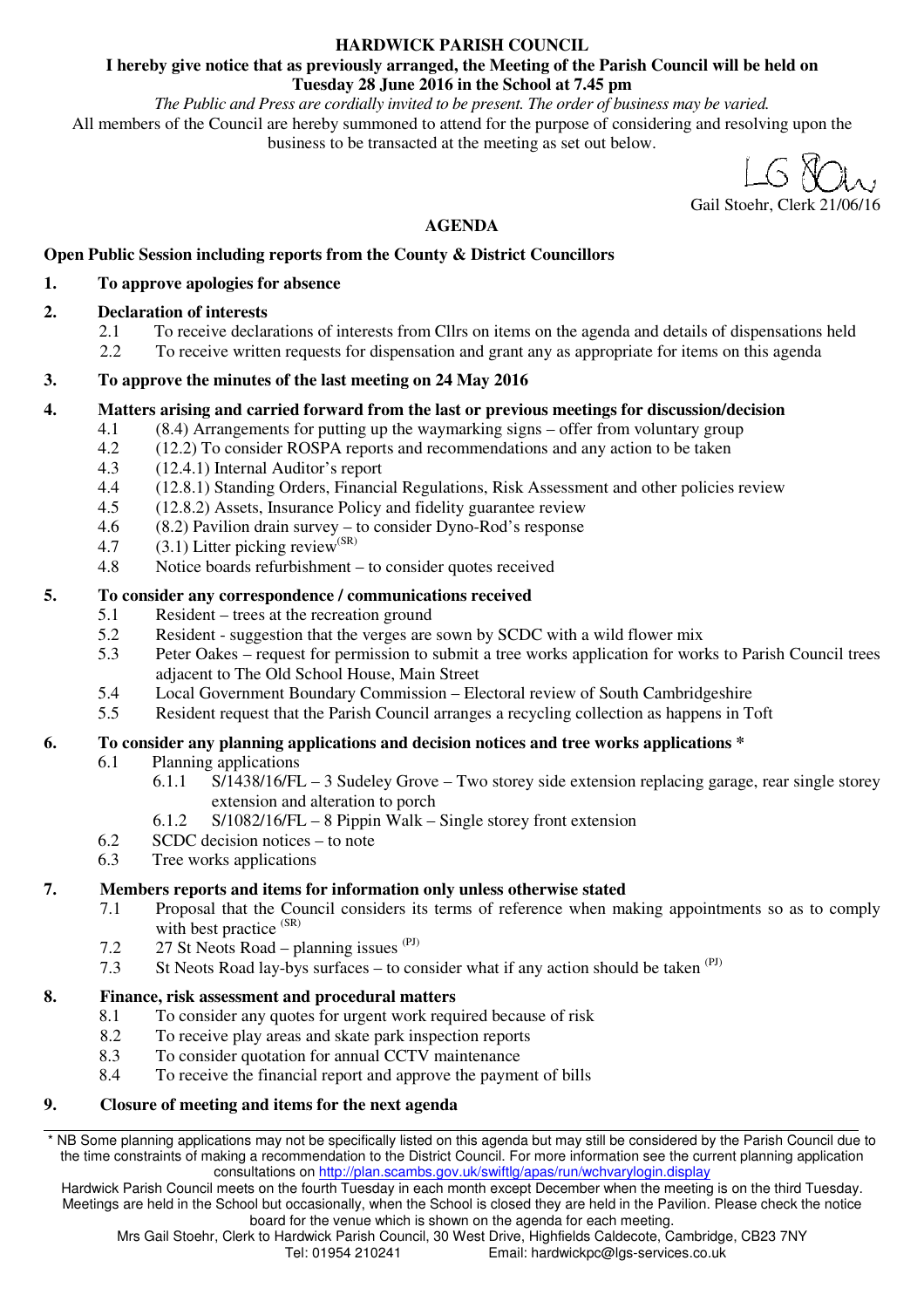# **CLERK REPORT TO HARDWICK PARISH COUNCIL MEETING ON 28 JUNE 2016**

- 1. Apologies for absence Apologies have been received from Cllrs Stewart, Gill, Skingle and Worland (all out of parish). Apologies have also been received from District Cllr Grenville Chamberlain.
- 2. Declaration of interests members should declare their interests state why they have an interest, the type of interest held and if they have a dispensation state this and the extent of their dispensation ie to either speak or speak and vote.
- 3. To approve the minutes of the last meeting on 24 May 2016 attached.
- 4. Matters arising
- 4.1 (8.4) Arrangements for putting up the waymarking signs offer from voluntary group Cllr Worland has written:

I can check the existing markers in early July and report to the July meeting what will be required in regards to new posts etc to carry out this task.

I have had some offers of help from the St Mary's voluntary group (LOTS) to install any new posts required.

- 4.2 (12.2) To consider ROSPA reports and recommendations and any action to be taken Deferred at the last meeting.
- 4.3 (12.4.1) Internal Auditor's report

The Council is to consider correspondence between the Chairman, Clerk and Internal Auditor and the Internal Auditor's enquiry as to whether the Council would like her to come into the office again to go through all the minutes (which would be subject to a charge for time and travel). She has indicated that she is on holiday until the end of June.

4.4 (12.8.1) Standing Orders, Financial Regulations, Risk Assessment and other policies review Deferred at the last meeting. The Chairman's comments as follows have been referred to CAPALC and a response is awaited. "I have read the Clerk's report and I'm more than happy to study the proposed policies.

However even when I do this it isn't going to tell me why we should adopt the new policies in place of our existing ones (other than the fact that they come recommended by CAPALC)

I suppose that there are changes compared to our existing policies and that we should know which policies we are dropping, adding or replacing. Is this something you can tell us or if we want to know this is it something we have to work out for ourselves?"

4.5 (12.8.2) Assets, Insurance Policy and fidelity guarantee review Deferred at the last meeting.

# Other for info only

(7.2 April meeting) Footpath between the Blue Lion and the Church

CCC has been asked again to repair the whole section of the pavement between the Blue Lion and the Church and remove the grass overgrowing the pavement narrowing its width. Quotes have been invited as agreed at the April meeting and will be brought to the next meeting if received. In particular there is a very bad section between the pub and 66? Main Street and the whole section is too narrow and in need of repair.

4.6 Pavilion drain survey – to consider Dyno-Rod's response

"We would recommend a six monthly service clean of all the drainage at a cost of £280.00+vat per visit as the engineer that came out last time indicated a build-up of scale."

- 4.7 (3.1) Litter picking review<sup>(SR)</sup>
- 4.8 Notice boards refurbishment to consider quotes received quotes will be brought to the meeting.
- 5. Correspondence
- 5.1 Resident trees at the Recreation Ground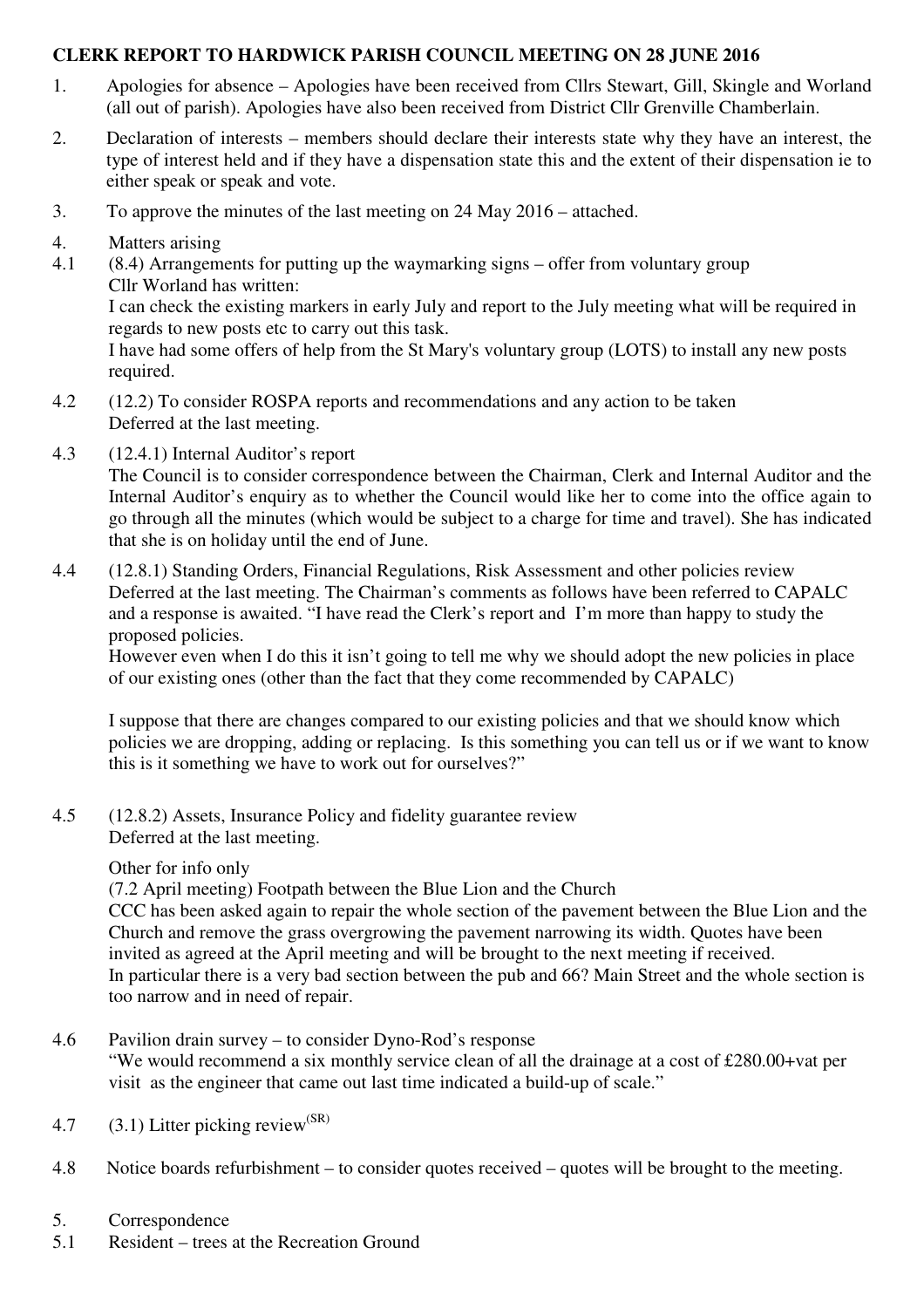"We write to draw your attention to the overgrown state of the trees in a number of locations around the recreation ground.

- It is virtually impossible to leave the 'small' rec on the south-eastern edge on Egremont Rd near Sudeley Grove because of over-hanging trees (as well as a private property owner's leylandii hedge, which is again taking over the pavement)
- The foliage beneath the trees on the western edge of the recreation ground is very overgrown and unkempt and the old dog walk is now completely inaccessible to people. It has been made to look much worse due to the impressive clearing of a small area undertaken by Chris Fuller, the cricket groundsman.
- The trees on the eastern edge of the recreation ground where they bound our property both alongside the path and behind the skate ramp are now not only huge and impacting on the light, but are also over-hanging our fence in a number of places. In addition the leylandii hedge – which was an ill-fated attempt to deaden the noise from the wrongly-placed skate ramp – are now as tall as the trees which surround them (although they are obviously on a mound). When we agreed to the planting of these trees as a last resort, we expressed serious concern about how tall they would grow and were assured by the then chairman and vice-chairman they would be kept to a level where we were not impacted. To our knowledge they have not now been cut back for several years.

We would appreciate if you could arrange for some serious pruning to take place as soon as possible at all the locations I have mentioned, but particularly on the western and southern perimeters of our property where we are directly affected.

We are also writing to Hardwick School to again ask them to cut back the trees which affect us and our neighbours on that side."

Sharon Maloney at the County Council (CCC) has taken this up with the resident in Egremont Road who has agreed to cut back his conifer hedge from overhanging the pavement. However there is some vegetation on the recreation area south of the school which is also overhanging the footway which Sharon Maloney believes belongs to the Parish Council. She requests that the Parish Council cuts this back.

5.2 Resident suggestion that the verges are sown by SCDC with a wild flower mix

A resident has written "I regularly cycle through Gamlingay. At the end of Manor Road are 2 verges that have been sown with a wildflower mix by South Cambs council on a green initiative. This should be happening in our village too. It would be good for our environment and well being. It might stop the awful 'mowing' that happens sporadically. The obvious verges would be in front of the school, the large green on the corner of Limes Road and Ellisons Lane and pockets sown around the recreation field."

Photos will be brought to the meeting.

5.3 Peter Oakes – request for permission to submit a tree works application for works to Parish Council trees on Parish land to the right hand side of The Old School House, Main Street Oakes Tree Surgery has written "We have been asked to carry out the following work on the above land by Peter Cornwell (The Old School House) and are seeking Parish Council permission prior to submitting a Tree Works Application to South Cambs District Council. Item 1 Maple tree cut back to fence line branches encroaching over garden of The Old School House. Item 2 Ash tree cut to ground level and remove this slender tree. Item 3 Ash tree reduce crown of tree by approximately 3 metres and shape, also remove back to trunk the two branches extending into the garden.

All arisings will be removed from site."

5.4 Local Government Boundary Commission – electoral review of South Cambridgeshire consultation The Local Government Boundary Commission for England has published draft recommendations on the future electoral arrangements for South Cambridgeshire District Council.

The Local Government Boundary Commission for England has published draft recommendations on the future electoral arrangements for South Cambridgeshire District Council. Today is the start of an 8 week public consultation on the Commission's draft recommendations on new ward boundaries across South Cambridgeshire District Council. The consultation closes on 25 July 2016. **View the draft recommendations**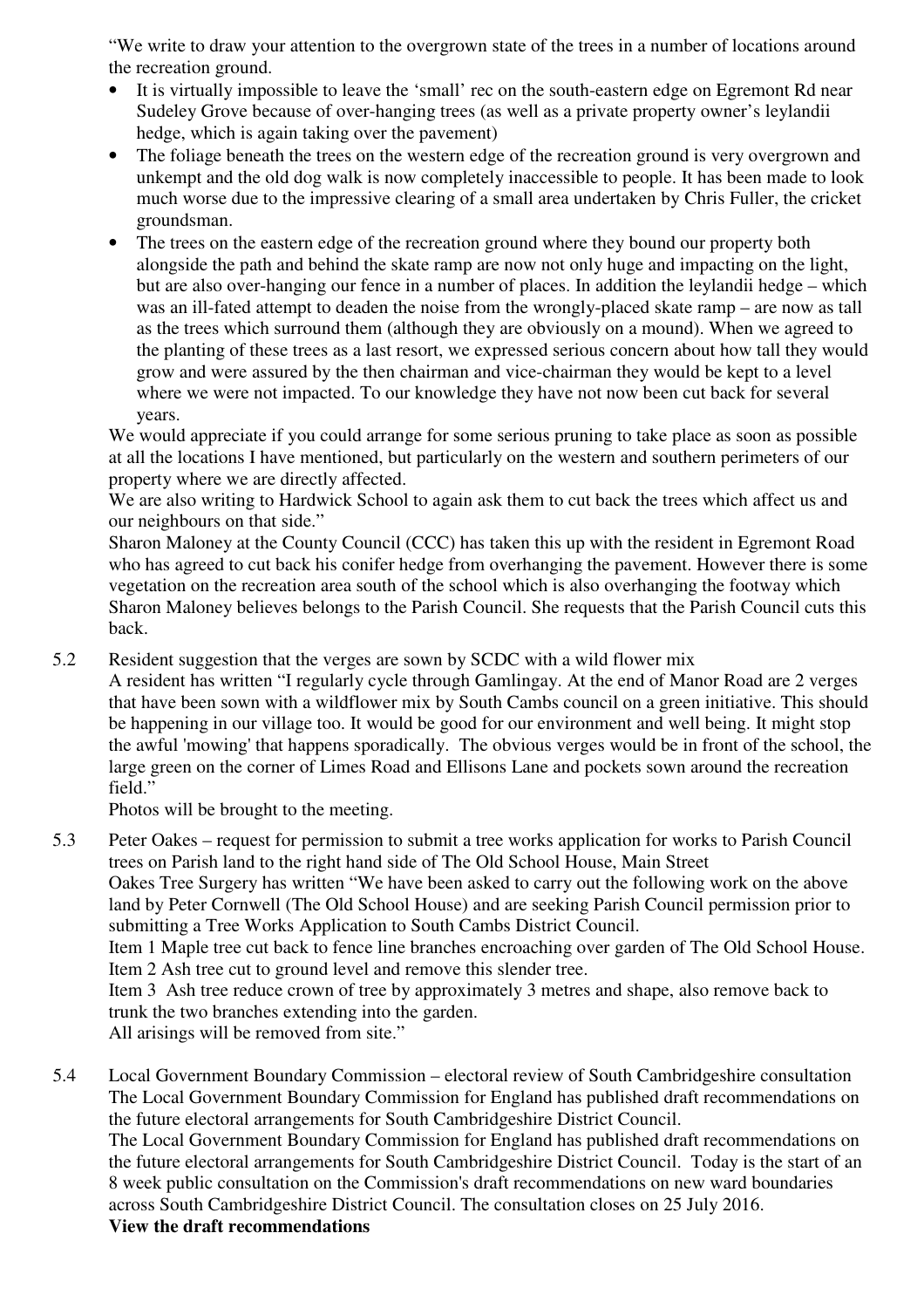You can view the Commission's draft recommendations at

https://consultation.lgbce.org.uk/node/6215 where you can find interactive maps, a report and guidance on how to have your say. The Commission has not finalised its conclusions and now invites representations on the draft recommendations.

An interactive map of the Commission's recommendations for South Cambridgeshire, a summary outlining the Commission's draft recommendations, electorate figures and guidance on how to propose new wards is available on the consultation area at:

https://consultation.lgbce.org.uk/node/6215. Further information about the review is published on our website at: http://www.lgbce.org.uk/current-reviews/eastern/cambridgeshire/south-cambridgeshire. **Have your say**

We encourage everyone who has a view on the draft recommendations to contact us whether you support them or whether you wish to propose alternative arrangements.

Before finalising the recommendations, the Commission will consider every representation received during consultation whether it is submitted by an individual, a local group or an organisation. We will weigh each submission against the criteria the Commission must follow when drawing up electoral arrangements:

- To deliver electoral equality where each district councillor represents roughly the same number of electors as others across the district.
- That the pattern of wards should, as far as possible, reflect the interests and identities of local communities.
- That the electoral arrangements should provide for effective and convenient local government.

It is important that you take account of the criteria if you are suggesting an alternative pattern of wards. You can find additional guidance and information about previous electoral reviews on our website to help you or your organisation make a submission.

# **Get in touch**

The Commission welcomes comments on the recommendations report by 25 July 2016. Representations should be made:

- Through our interactive consultation portal where you can explore the maps of the recommendations, draw your own boundaries and supply comments at: www.consultation.lgbce.org.uk.
- By email to: reviews@lgbce.org.uk.
- Or in writing to:

Review Officer (South Cambridgeshire) Local Government Boundary Commission for England  $14^{\text{th}}$  Floor Millbank Tower Millbank London SW1P 4QP

The Commission aims to publish every response it receives during phases of consultation. If you do not want all or any part of your response or name to be made public, you must state this clearly in the response. Any such request should explain why confidentiality is necessary. All responses may be subject to publication or disclosure as required by law (in particular under the Freedom of Information Act 2000).

This is the last opportunity to influence the Commission's recommendations before they are finalised. We therefore encourage local people to get in touch with us and have their say.

If you have any queries, please do not hesitate to contact me.

Yours sincerely **Emily Starkie Review Officer**  reviews@lgbce.org.uk 0330 500 1280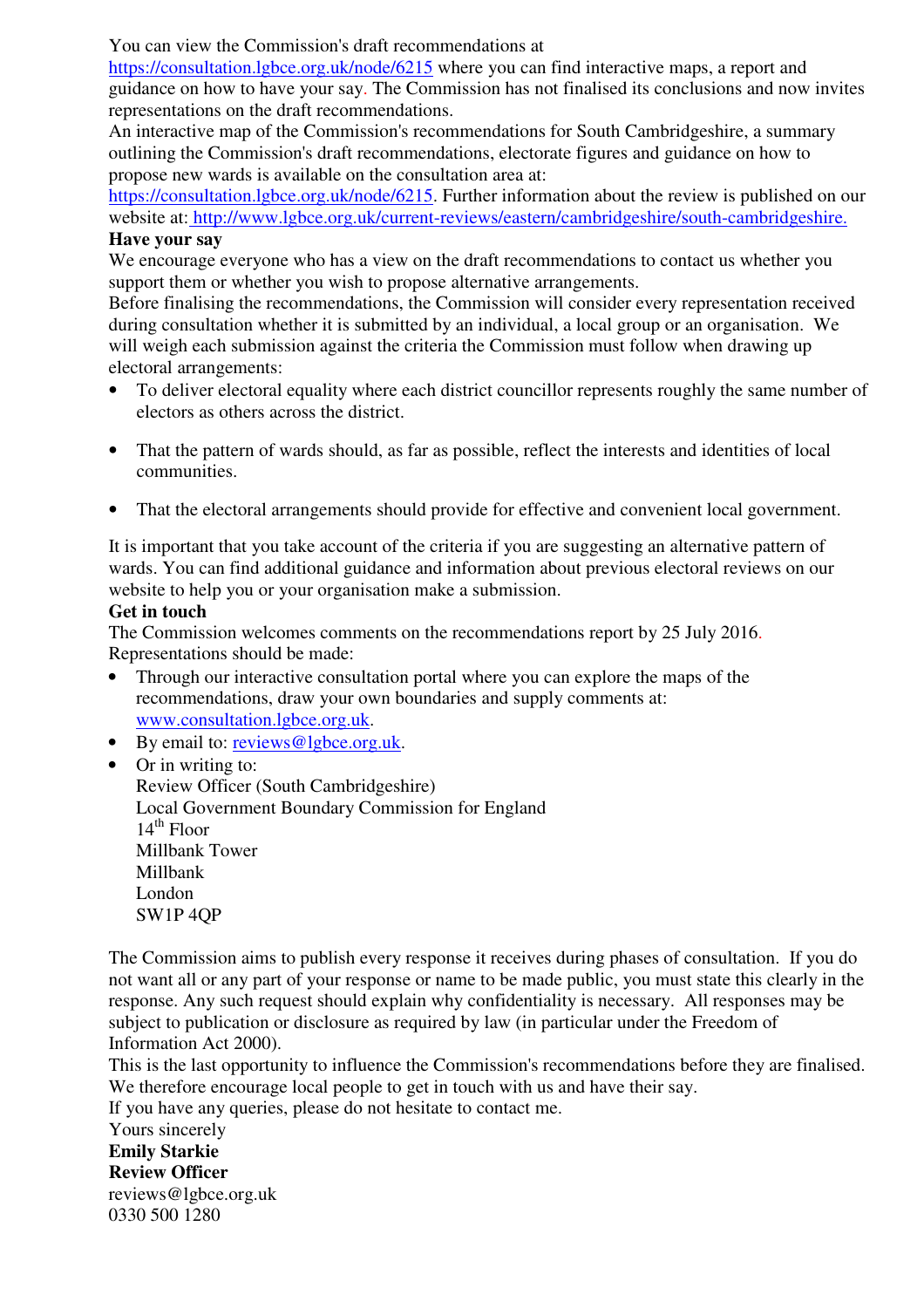5.5 Resident request that the Parish Council arranges a recycling collection as happens in Toft "Periodically Toft Parish Council arranges for its Parishioners a collection of unwanted electrical items. This has been arranged twice in the last three years.

I have a large working electrical item which the District Council requires some £45 to collect but no specific time for collection. I could of course place the item on my frontage and allow the item to be taken by passing traffic. This would not be responsible recycling but would save me some £45 and given no collection appointment, would probably result in the item being stolen anyway. The attached pdf file makes all the right arrangement including the time for items to be put out for collection.

Could not Hardwick Parish Council make similar arrangements for its Parishioners."

6.1 Planning applications

NB Some planning applications may not be specifically listed on this agenda but may still be considered by the Parish Council due to the time constraints of making a recommendation to the District Council. For more information see the current planning application consultations on http://plan.scambs.gov.uk/swiftlg/apas/run/wchvarylogin.display

- 6.1.1 S/1438/16/FL 3 Sudeley Grove Two storey side extension replacing garage, rear single storey extension and alteration to porch
- 6.1.2 S/1082/16/FL 8 Pippin Walk Single storey front extension
- 6.2 SCDC decision notices
- 6.2.1 S/0958/16/FL 5 Lark Rise Single storey double garage with workshop/tool store to rear Permission granted.
- 6.2.2 S/0199/16/FL 15 Pippin Walk Two storey side extension and single storey extension to ft and rear – Permission granted.
- 6.2.3 S/0701/16/FL 119 Cambridge Road Demolish the existing conservatory, garage conversion, single storey rear extension. Replace the flat roof over the existing garage and kitchen area with a pitched roof with ridge height to match existing ridge line – Permission granted.
- 6.3 Tree works applications None at the time of writing.
- 7. Members reports and items for information only unless otherwise stated
- 7.1 Proposal that the Council considers its terms of reference when making appointments so as to comply with best practice  $(SR)$  – Cllr Rose to report
- 7.2 27 St Neots Road planning issues  $(PJ)$

Cllr Joslin writes "I have been approached by more than one person concerning this new build. The questions asked are

- When will the obscure glazing be installed, first floor West and East elevations?
- Will the final obscure glazing be permanent? Not temporary.
- Near neighbours have lost their privacy, over looked from No27's balcony
- Are the 2 containers stacked in the front garden approved by this application, if so when will they be removed as they are any eyesore for residents and passing traffic.
- Has permission been granted for the mobile home plus extensive static conservatory? Will this be removed after the build is completed."
- 7.3 St Neots Road lay-bys surfaces to consider what if any action should be taken  $(PJ)$ Cllr Joslin has written. This relates to the surfaces of the lay-bys, particularly outside 65-67, near Petpacks, near Millers Way. (I see that one or two have been resurfaced why not all). I now noticed that there are more lay-by's which need resurfacing. Could they be considered as unsafe.
- 8. Finance and risk
- 8.1 To consider any quotes for urgent work required because of risk None at the time of writing.

For info

Giove Builders have been asked to return to the pavilion and fix the roof they recently repaired as following the heavy rains it leaks. They have said that they would return but at the time of writing the HSSC Manager has indicated that it has not been done and he is chasing Giove.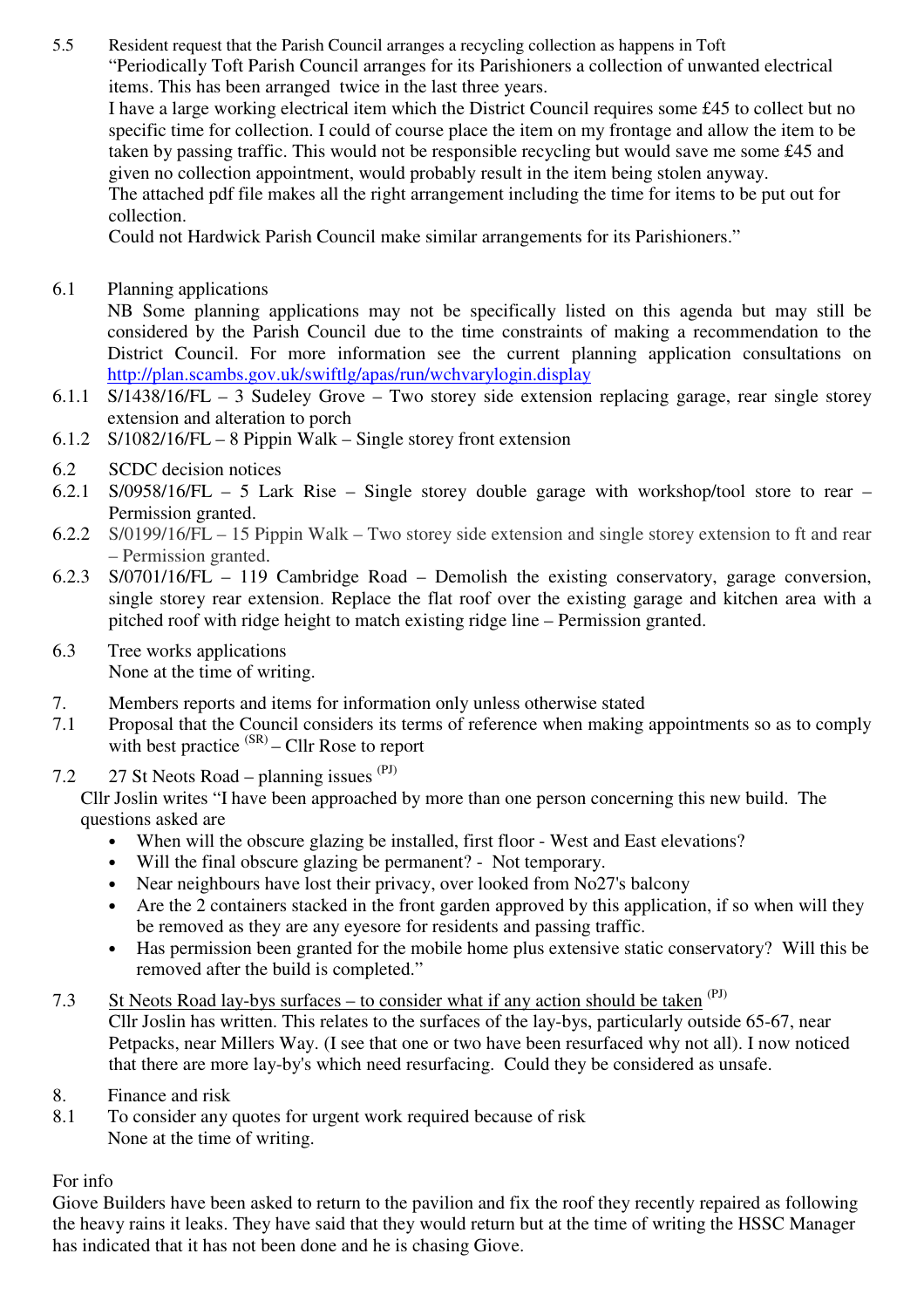- 8.3 To consider quotation for annual CCTV maintenance Alarm Maintenance has quoted £187 plus VAT.
- 8.4 To receive the financial report and approve the payment of bills attached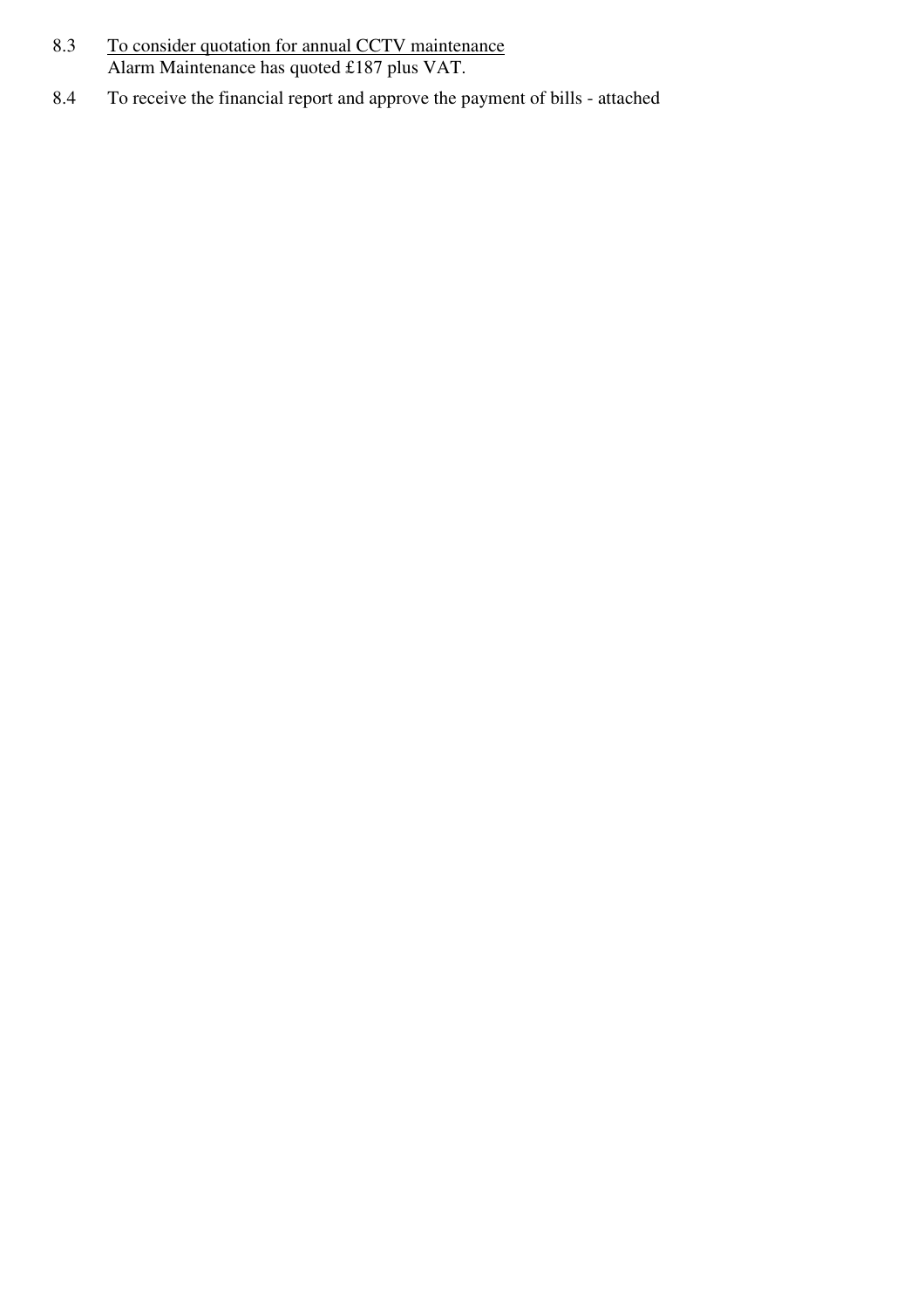# Electrical Waste Kerbside Collection on behalf of Toft Parish Council

Do you have electrical items that you no longer use or want? WISER Recycling can help You......

WISER Recycling are a local recycling company based in St Ives and will be conducting a collection of household Waste Electrical and Electronic Equipment (WEEE) on Wednesday 13th July 2016.

Electrical items will be collected in the morning by WISER vehicles. We will collect any electrical item (including non-working) from hairdryers, videos, microwaves, to televisions and fridge/ freezers - basically, anything with a plug on. WISER Recycling will collect from right outside your house! All items will be taken to our fully licensed treatment facility in St Ives for Reuse, Refurbishment or Recycling.

PLEASE PLACE YOUR ITEMS 'KERBSIDE' BY 10:00 - IF POSSIBLE, PLEASE AVOID PLACING OUTSIDE THE EVENING BEFORE.

Wiser Recycling vehicles are clearly identifiable - If you see unauthorised vehicles stealing the material, please call 999 and report theft in progress' and supply the vehicle registration details.

WISER has partnerships with many local and regional charities including Emmaus, Lighthouse, i -Trust and Eco-Computer Systems through which it sells working items back to social groups and low income families. We are full permitted and authorised by the Environment Agency and operate to international standards; ISO 9001 (Quality), ISO 14001 (Environmental) and OHSAS 18001 (Health & Safety), ensuring a professional recycling and recovery service, second to none.